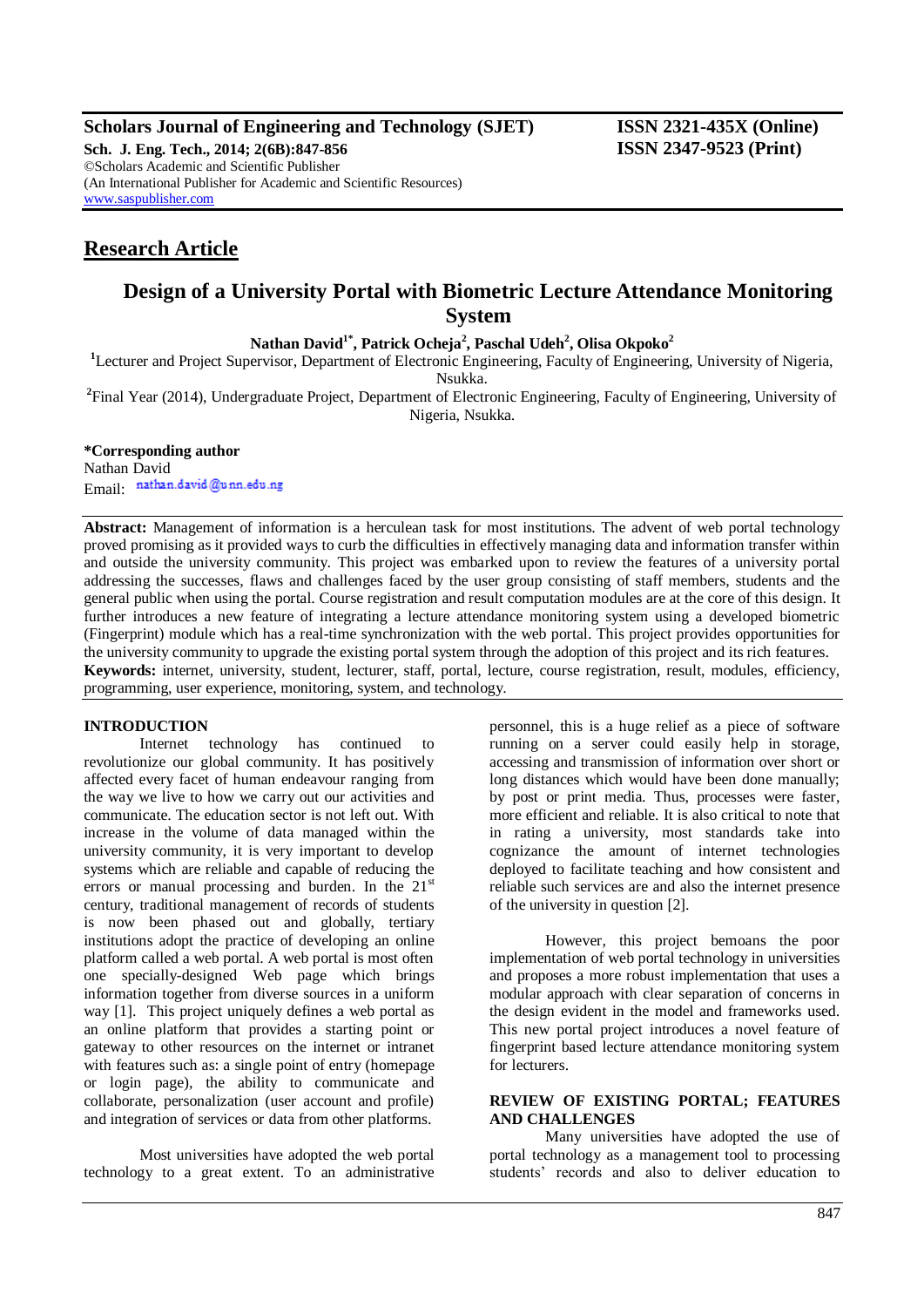students. University of Nigeria, Nsukka (UNN) as a case study, adopted this technology in 2006 and ever since deployed it usefully in the realization of her administrative and academic functions. Since the development of the first portal in 2006, the task has been to develop a scalable and customizable internet platform to facilitate the acquisition and management of student data, enable online registration of courses for each semester, and ensure regular payment of school fees.Some of these basic functionalities are listed below.

- Record and share grades with students electronically
- Create online communities for students, faculty, administrators, and alumni to collaborate
- Enable students, faculty, administrators, and alumni to access your institution's resources anytime from any connected device
- Post lesson plans, coursework, research content, and more to online document libraries
- Provide Web-based class registration, tuition and financial aid payments, and other services
- Create dashboards that show up-to-date student performance data to inform instruction and decisions
- With modifications and optimization over time, UNN portal currently ranks  $4<sup>th</sup>[3]$  on *webometrics;* a ranking of world universities according to web presence. This primarily informed the scope of this project as a comparative analysis was done to ascertain why other varsities ranked better than others. The major difference was the failure of some processes on some portals. Results from questionnaires circulated (**Appendix A)** to students showed that processes like course registration were not thoroughly implemented with cases such as missing courses, invalid course codes or titles and even students getting deregistered as a result of hacks or malicious activities. The latter is due to the uniform password provided to all students.Figure 1 shows a chart of the collated data.

Requirements Gathering Chart - Portal Features Rating



Not Intrested Nice to have Nust have



The survey also showed that students were not comfortable with the grade of user experience (UX) of the current portal and wished if it was possible to have results updates on the portal and active interaction features integrated. To help boost the universities webometrics ranking and improve the time lecturers devote to lectures, it was also gathered from the survey that student wanted a platform where administrative personnel such as HOD can monitor the lecture progress for different courses. The current system lacks this functionality. Below is a summary of some of the problems inherent in the existing systems.

- i. Difficulty in navigating, not user friendly and unattractive graphical user interface (GUI).
- ii. No access to results.
- iii. Incorrect course codes and units during course registration.
- iv. Required courses not present during course registration.
- v. No online feedback medium of students to report their challenges.
- vi. Security problems in terms of student's login detail.
- vii. Network congestion.
- viii. No privacy. All students share the same password.
- ix. Poor data management. (Students data are often misplaced).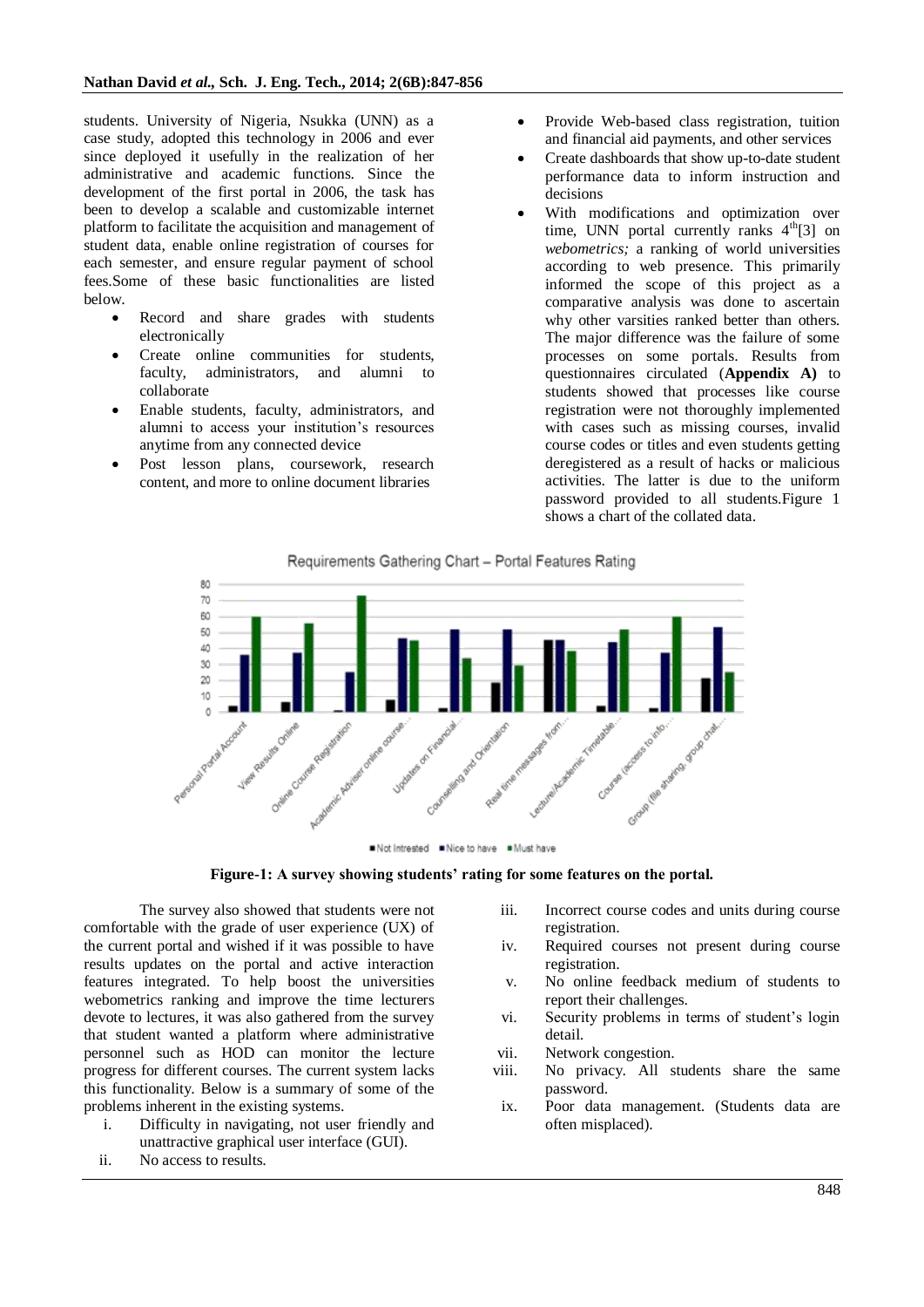x. No ability to see details of course such as description, tutor, class size, location, time and dates.

The aforementioned drawbacks set the wheels of this project into motion. The core focus of this project is to develop a robust university portal and to integrate a

fingerprint enabled lecture attendance monitoring system.

#### **DESIGN AND IMPLEMENTATION**

This work is in two parts; a university portal resident on the server and a wireless fingerprint enabled lecture monitoring system as shown in figure 2.



**Fig-2: Block representation of the two parts of this work.**

The university portal provides the university community with the features needed to carry out most academic processes while the fingerprint module provides a wireless integration for real-time monitoring of lectures in classrooms to know when lecturers clockin and clock-out.

We developed a portal with four categories of users in mind. These are students, lecturers, administrators and general public. Each of these users has a unique interface except for the general public interface which is the portal homepage accessible to all. Figure 3 shows the different interfaces and the sub modules integrated in each of them.



**Figure-3: Portal Interfaces and sub Modules**

# **UNIVERSITY PORTAL**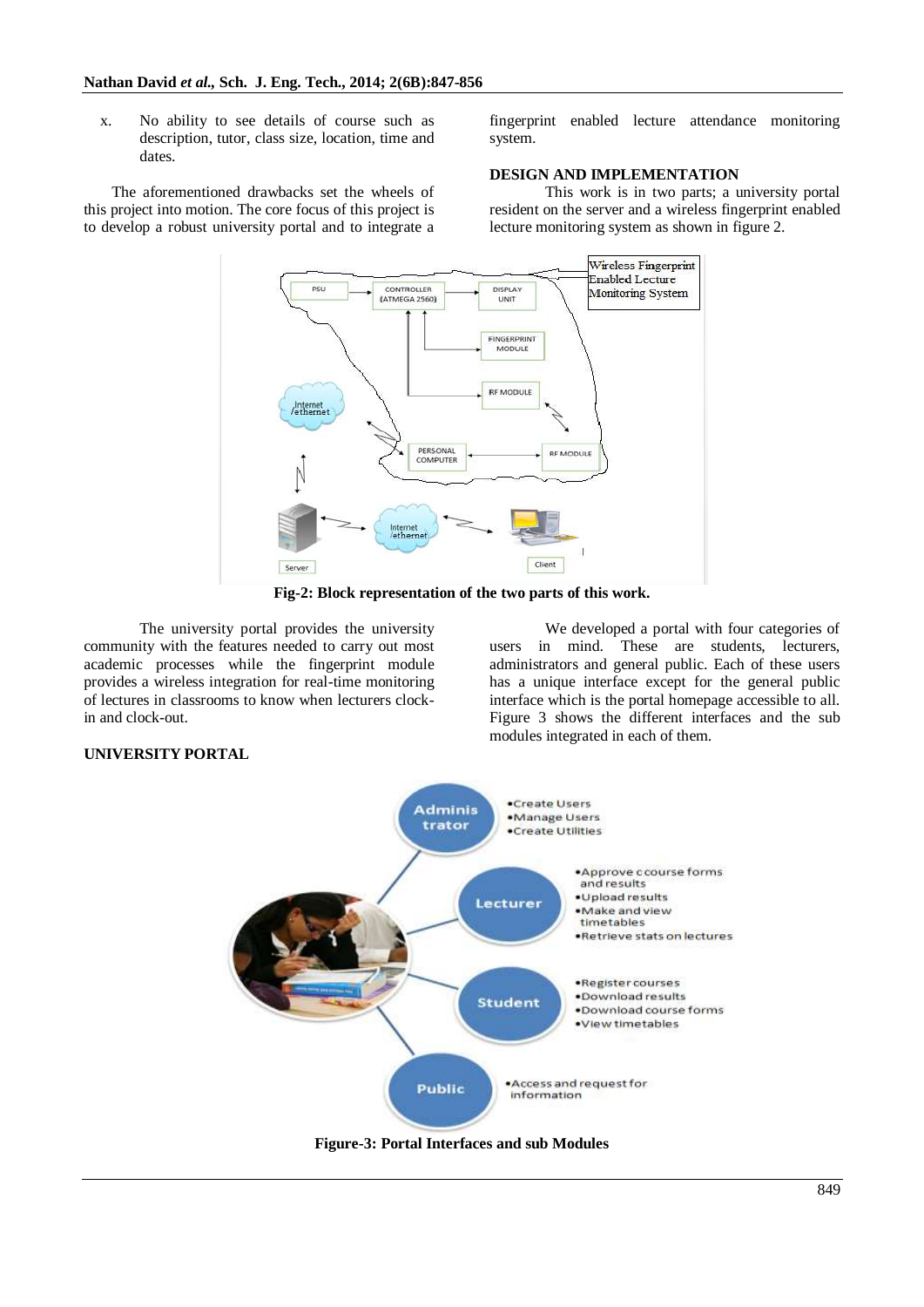The administrator interface (figure 4) provides the portal administrator with sub modules to carry out actions such as creating portal users (lecturers and students), academic sessions, and defining degree requirements and if designated, assign courses to lecturers as required or deemed fit by the departments.

Other modules provided on this interface include courses, faculties, and departments creation and editing modules. The design of this was done to permit scalable integration for existing platform through provision of features that would allow database migration.

| ft mm                      | Admin Manager            |                              |                         |                                           |  |
|----------------------------|--------------------------|------------------------------|-------------------------|-------------------------------------------|--|
| <b>■ Annetterape ■</b>     |                          |                              |                         |                                           |  |
| Cross for a hitmenball     | A Administrator in Novel |                              |                         |                                           |  |
| Manage Attraumbation       | New Administrator Form   |                              |                         |                                           |  |
| Letter thousand<br>٠       | <b>First Name</b>        |                              | Service.                |                                           |  |
| <b>Salte of Matta</b><br>п | MASE Name                |                              | <b>Brail</b>            | commers@gmal.cam                          |  |
| 图 Tuck Newpr<br>٠          |                          |                              |                         |                                           |  |
| <b>E</b> Caparment Wa<br>٠ | Passwort                 | -                            | Coden passwort          |                                           |  |
| Count Manger<br>٠<br>ø     | Perspot Photograph       | Choose File / To file choose | <b>Scar Figure Pine</b> | Chronoltie Hir Bechosen                   |  |
| 准 And Respe<br>٠           | Phone Bandes             |                              |                         | Admin/Type : @ Super Admin : 01 Maderator |  |
| <b>IE</b> this www.<br>۰   |                          | Online                       |                         |                                           |  |

**Fig-4: Administrator Interface.**

Lecturer Interface (figure 5) serves the different needs of the lecturers with respect to their academic roles. For a lecturer that teaches a course or courses, he or she can download the list of students offering his/her course(s) according to their department. The downloaded file which is in Microsoft Excel format also serves as a template for results. Upon completion of the course, the lecture can insert the scores of the

students into the columns provided and upload back on the portal. Subject to approval, the results will then be propagated to the accounts of the students in questions for onward download. A lecture assigned with the duties of approving results, course forms or making new timetables will have the privilege to access the modules that will enable him or her carry out these functions.



**Fig-4:Lecturer Interface**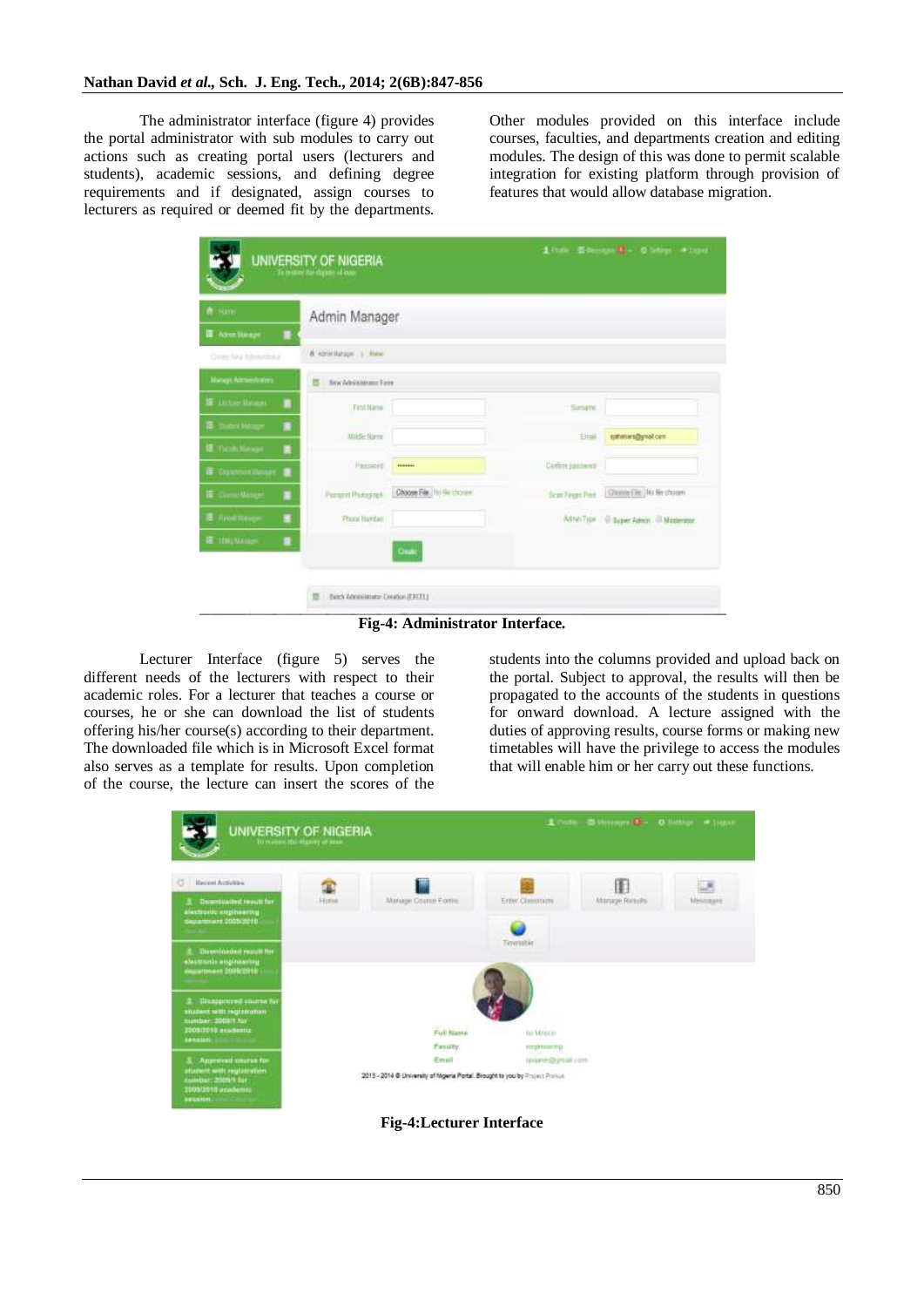Access is also provided to view timetables and known if lectures for the day have commenced or not.

The student interface (figure 6) provide students with modules that can help to perform functions such as course registration, download of course forms and results and viewing of timetables. It also uniquely protects user data and ease of personalization of platform.

Timetable feature (figure 7) was integrated and made available on both the lecturers' interface and students' interface. This module provides information on lectures such as day of the week, time, view and for the current day; the status of the lectures whether started or lecturer was absent.



**Figure-6: Student Interface** 

Java programming language with JSPs, CSS, JQuery and Bootstrap frameworks were used.

Dependency Injection was also leveraged on using Spring MVC framework.

|                                                                          | UNIVERSITY OF NIGERIA                                              |                                                                             |                                                                          | <b>CONNECTION OF A REPORT OF A REPORT OF A PARTIES</b>                  |                                                                  |               |
|--------------------------------------------------------------------------|--------------------------------------------------------------------|-----------------------------------------------------------------------------|--------------------------------------------------------------------------|-------------------------------------------------------------------------|------------------------------------------------------------------|---------------|
| C  - Weisen Australy<br><b>J. Bowerander</b><br>americkens for SUISSISTS | <b>GO</b><br><b>Standard</b>                                       | 1991<br><b>Hogstein Crostens</b>                                            |                                                                          | <b>Mental Cincense</b> Planny<br>Turariation                            | 吅<br>Viena Winsaltz                                              | u.<br>Managen |
|                                                                          | <b>Bused Dispositions</b><br><b>HARABALTING</b><br>TIMETARES.<br>× | м<br>electrical engineering<br><b><i>EXCITED HYDROGETA</i></b><br>rationed. | <b>Max</b><br>$-1$<br>13.                                                | Thursday                                                                |                                                                  | ×             |
|                                                                          |                                                                    | 09:00-11:00<br>TINT VEAK CLASS<br>$09:00-11:00$<br>RECONSULTING CLASS       | <b>ECE101</b><br>Puts (Blicker)<br><b>CVE221</b><br><b>Chief Minibia</b> | 09:00-11:00<br><b>HMKERT</b><br>02:00-04:30<br><b>BECOME STAK CLASS</b> | PHY101<br><b>Nort Dramed</b><br><b>CVE222</b><br>. But 25 aren't |               |
|                                                                          |                                                                    | 05:00-06:30                                                                 | <b>FCE321</b>                                                            | THE STATE RESIDENCE AND RESIDENCE<br>11:00-13:30                        | ENGR102                                                          |               |

**Figure-7:Timetable Module**

**WIRELESS FINGERPRINT ENABLED LECTURE MONITORING SYSTEM** 

This system consists of the Remote Controller Unit (biometric authentication unit) and the Base Station. Remote Controller Unit here refers to the fingerprint scanner and the accompanying circuitry as

shown in figure 8. The base station refers to at least a computer provided in the vicinity of the classrooms were the remote controller is installed. This computer will communicate wirelessly with all remote controllers that belong to the department in question and also with the server upon which the university portal is hosted.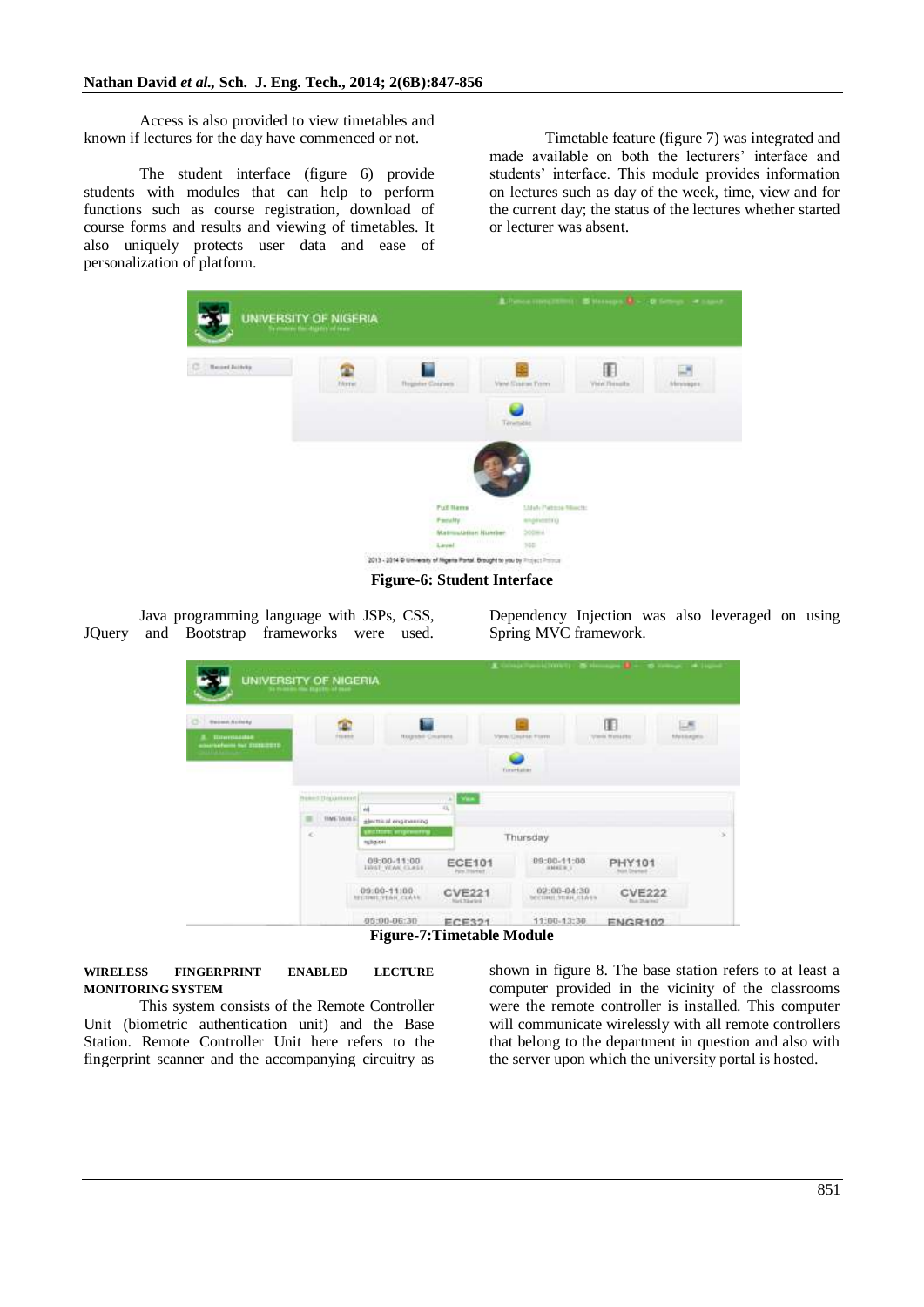

**Figure 8:Remote Controller Unit Circuit**

On the computer is a desktop application that ensures communication between primus database and the controller (ATMEGA 2560 driven arduino mega development board). This makes the biometric integration possible because it is at this interface that the fingerprint of a new lecturer is enrolled. The various attributes of the desktop application is show below.

# *Enroll*

The enroll interface is used when the fingerprint (biometric detail) of a new lecturer is to be obtained. At this interface, details obtained are; name of lecturer, department, e-mail and the mobile location. The mobile location is the place where the lecturer is to take his/her lecture (fingerprint scanner's location). A screenshot is shown in figure 9.

| LinkerHeight Dr Worthin                                                  |
|--------------------------------------------------------------------------|
| <b>LECTURED</b><br>ENFOXA:<br>MODULE CONPIG.<br>MODULE HEALTH:           |
|                                                                          |
| ENROLL A NEW LECTURER'S FINGERPRINT                                      |
| Enter Lecturer's Name or Email<br>Seatch<br>in ferme de ferment 1986 (19 |
|                                                                          |
| Name:                                                                    |
| Department                                                               |
| <b>COLES</b><br>Errish                                                   |
| Module Location   FIRST_YEAR_CLASS<br>FWITT, YEAR, CLASS                 |
|                                                                          |
| ENROLL                                                                   |

**Figure-9: Enroll Interface**

# *Lectures*

The lectures interface shows the ongoin lectures during the day. The interface has fields as

shown below which makes this feature possible. A screenshot is shown in figure 10.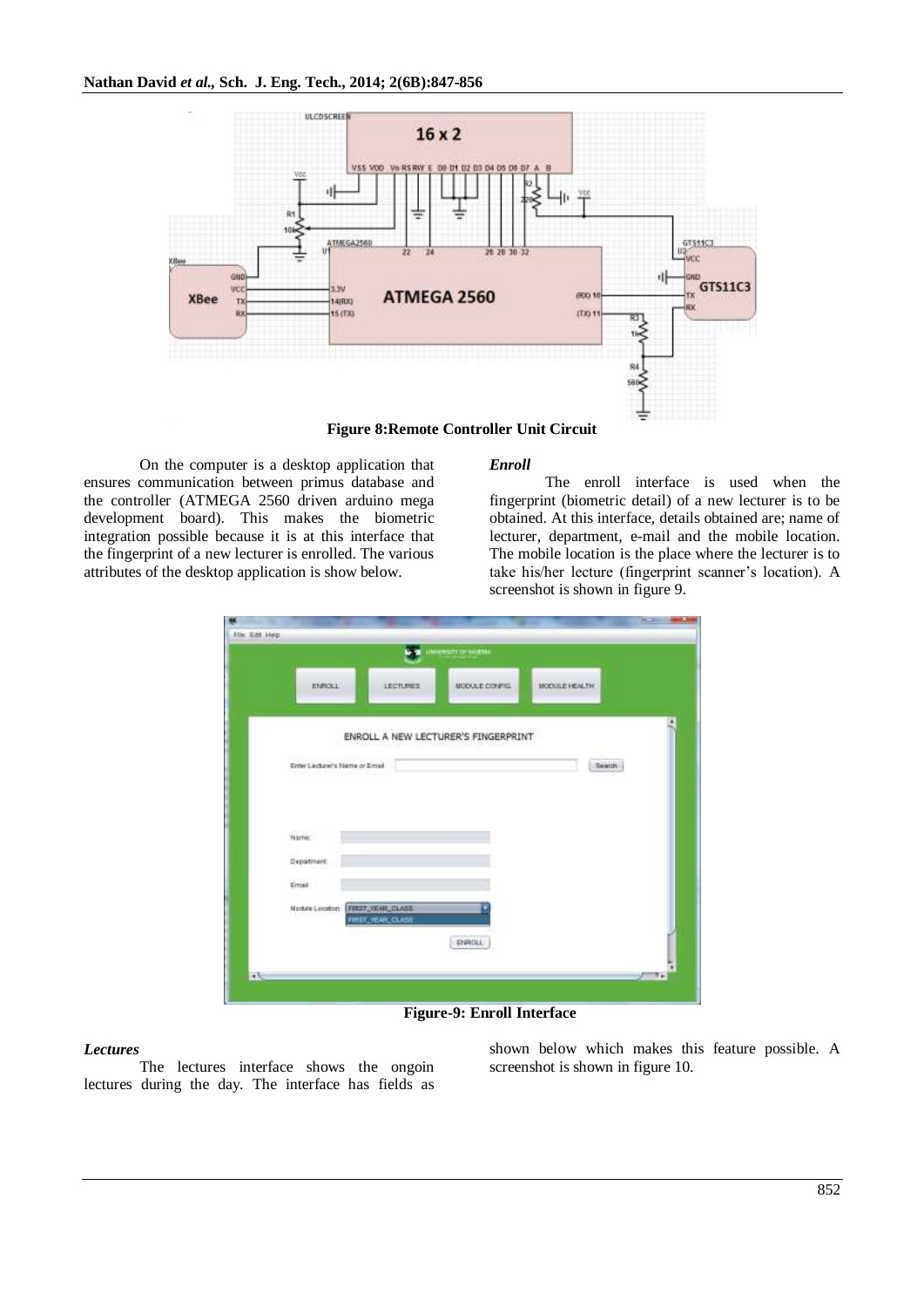|           | ENROLL                                         | LECTURES                  | WITCH-SANDTAN<br>MODULE CONFIG. | <b><i>MODULE HEALTH</i></b> |                |
|-----------|------------------------------------------------|---------------------------|---------------------------------|-----------------------------|----------------|
|           |                                                |                           | <b>WEIGHT</b>                   | <b>Service State</b>        |                |
|           |                                                |                           | CURRENT ONGOING LECTURES        |                             |                |
|           |                                                |                           |                                 |                             |                |
|           | WORKSHOP CO<br>Steet Department<br>7. ISBN 977 | Pharmaceutin              |                                 |                             |                |
|           | Day of the Week                                | 26,810,000                |                                 |                             |                |
|           |                                                | SLAUDAY<br><b>MOVEMY</b>  |                                 |                             |                |
|           |                                                | <b>TUESOAY</b>            |                                 |                             |                |
| LOCATION. |                                                | 100 MEDIGEROW<br>THURSDAY |                                 | <b>BTART THE</b>            | <b>END THE</b> |
|           |                                                | FREGO.                    |                                 |                             |                |
|           |                                                | SATURDAY                  |                                 |                             |                |
|           |                                                |                           |                                 |                             |                |
|           |                                                |                           |                                 |                             |                |
|           |                                                |                           |                                 |                             |                |
|           |                                                |                           |                                 |                             |                |
|           |                                                |                           |                                 |                             |                |

**Figure-10: Lectures Interface**

# *Module Configuration*

The module configuration interface has the moduile version, mac address and module address submodule. This interface help in the installation of a new biometric module in a classroom. A screenshot is shown in figure 11.

|                                                 |                               | <b>LOCAL CONSESSION</b> OF ENGINES. |                                |  |
|-------------------------------------------------|-------------------------------|-------------------------------------|--------------------------------|--|
| <b>CASTLE</b><br><b>ENROLL</b>                  | 4524512318<br><b>LECTURES</b> | <b>MENSIONER</b><br>MODULE CONFIG.  | <b>MODES</b><br>MODULE HEALTH. |  |
|                                                 |                               |                                     |                                |  |
|                                                 |                               | NEW MODULE CONFIGURATION            |                                |  |
|                                                 |                               |                                     |                                |  |
| Modulo Varsian                                  |                               |                                     |                                |  |
| <b>HAC Address(64)</b><br><b>Module Address</b> |                               |                                     |                                |  |
| avent.                                          |                               | FIRST, YEAR, CLASS                  | i.                             |  |
|                                                 |                               | <b>OLEAR</b>                        | REGIST.                        |  |
|                                                 |                               |                                     |                                |  |
|                                                 |                               |                                     |                                |  |
|                                                 |                               |                                     |                                |  |
|                                                 |                               |                                     |                                |  |

**Figure-11: Module Configuration Interface**

# *Module Health*

The module health shows the battery level of the module and the location of the module. It also has a column that shows the last time a module communicated successfully.

# **REFERENCES**

- 1. Web Portal; http://en.wikipedia.org/wiki/Web\_portalaccessed on 6th July, 2014.
- 2. Rauhvargers A; Global University Rankings. EUA Report on Rankings 2011. http://www.eua.be/pubs/global\_university\_rankings \_and\_their\_impact.pdf accessed on 6th July, 2014.
- 3. Top Universities in Nigeria 2014 University Ranking, http://campusportal.com.ng/education/top-100 best-university-nigeria-2014-universityranking/12893/ accessed on  $7<sup>th</sup>$  July, 2014.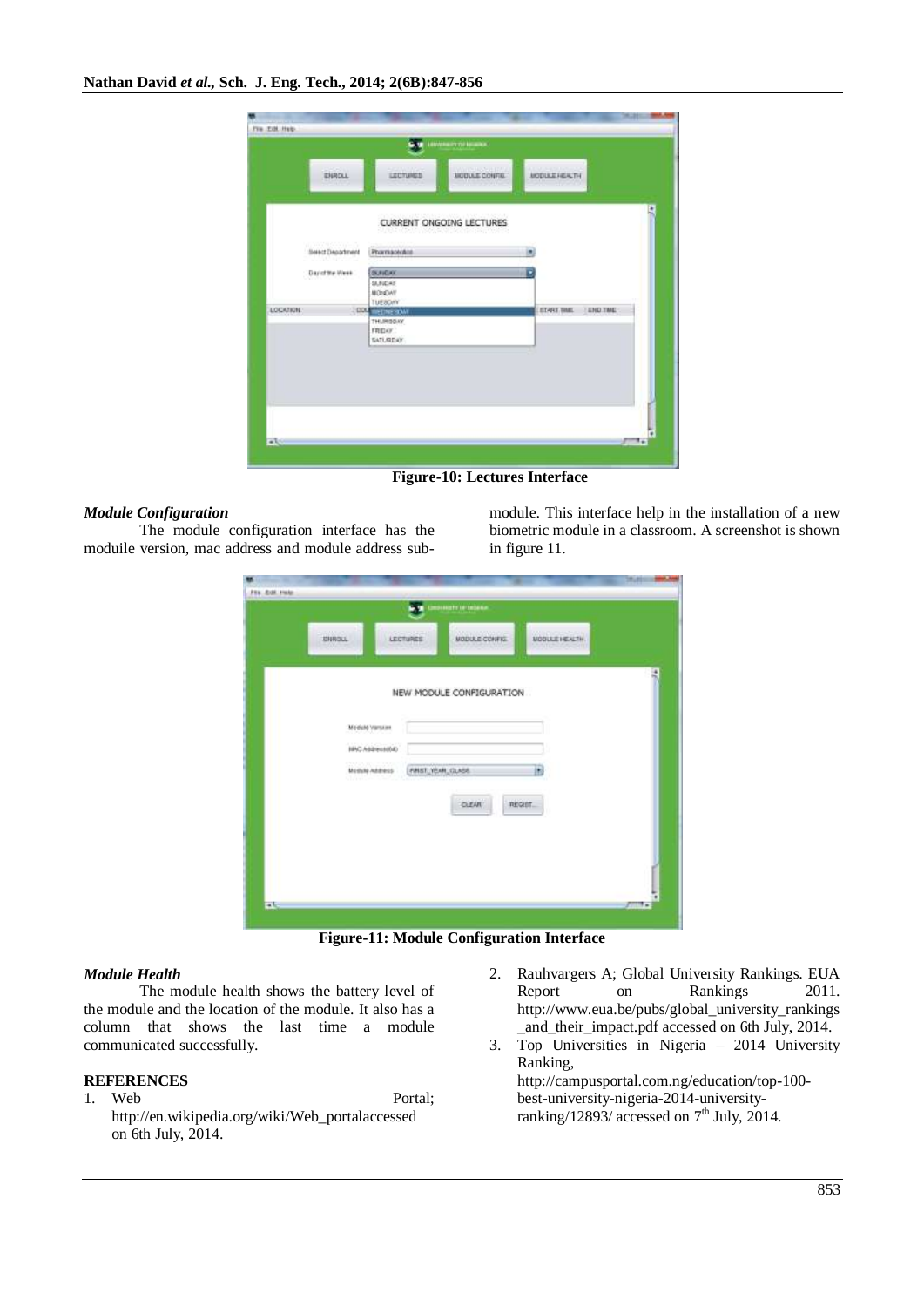# **APPENDIX A RESULTS OF STUDENT REQUIREMENT ANALYSIS**

|                  | <b>FEATURES</b>                                           | <b>NOT INTERESTED</b> | <b>NICE TO HAVE</b> | <b>MUST HAVE</b> |
|------------------|-----------------------------------------------------------|-----------------------|---------------------|------------------|
| 1.               | Personal Portal Account                                   | 4%                    | 36%                 | 60%              |
| 2.               | <b>View Results Online</b>                                | 6.67%                 | 37.33%              | 56%              |
| 3.               | <b>Online Course Registration</b>                         | 1.33%                 | 25.33%              | 73.33%           |
| $\overline{4}$ . | Academic Adviser online course<br>form approval           | 8%                    | 46.67%              | 45.3%            |
| 5.               | Financial<br>Updates<br><sub>on</sub><br>Aid(Scholarship) | 2.67%                 | 52%                 | 34%              |
| 6.               | Counselling and Orientation                               | 18.67%                | 52%                 | 29.33%           |
| 7.               | Real time messages from lecturer to<br>student(s).        | 45.33%                | 45.33%              | 38.67%           |
| 8.               | Timetable<br>Lecture/Academic<br>integration              | 4%                    | 44%                 | 52%              |
| 9.               | Course (access to info, materials,<br>message boards)     | 2.67%                 | 37.33%              | 60%              |
| 10.              | Group (file sharing, group<br>chat.<br>group rosters)     | 21.33%                | 53.33%              | 25.33%           |

# **APPENDIX B MODEL DIAGRAMS**



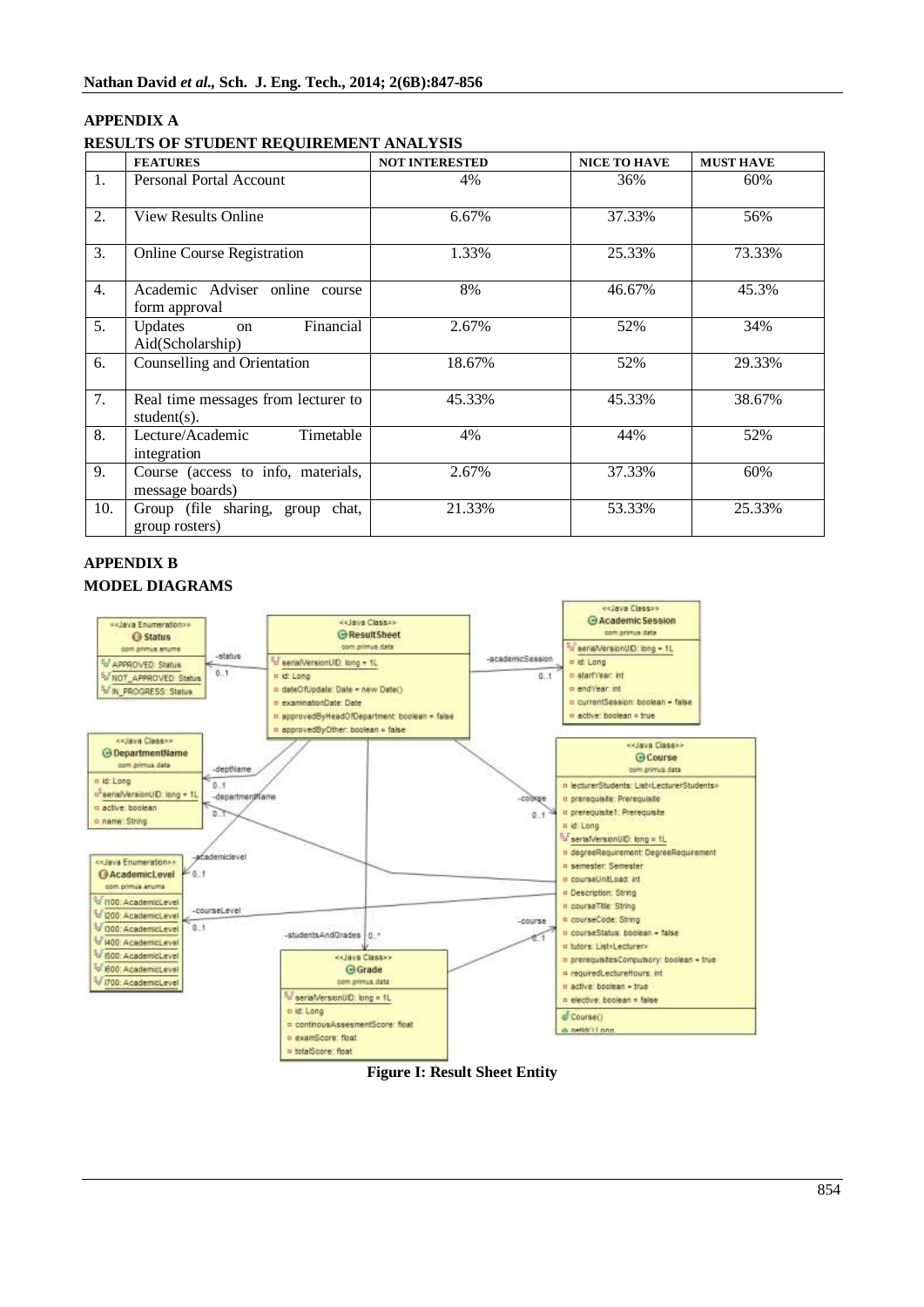

**Figure II: Student Entity**